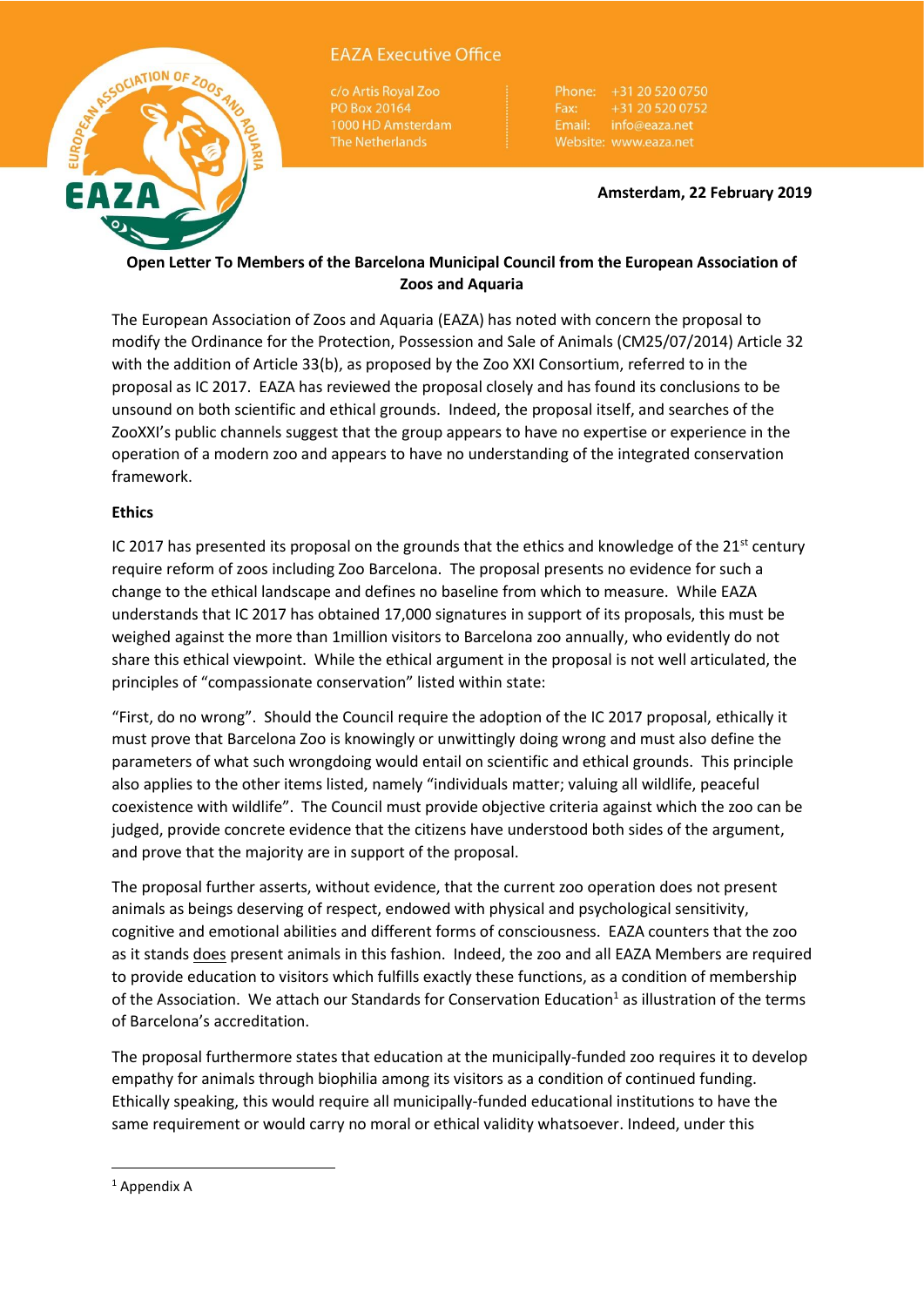framework, the demand would also extend to education about all species including domestic livestock bred for food, and the captivity of companion animals.

The proposal further states, again without any evidence, that "the new model explicitly recognizes that the suffering of animals is inherent to their captivity, since it is equivalent to the impossibility of developing natural behaviours." The proposal presents no scientific proof that animals at zoos including Barcelona Zoo are suffering as a result of their housing at the zoo. Furthermore, there is no link between the first clause of this sentence to the second in ethical terms. For the claim to hold any weight, it should first demonstrate that the suffering of animals is inherent to their captivity, by comparing the welfare of animals in captivity to the welfare of animals in their natural habitat on a scientifically objective basis. The second clause aims to show that the development of natural behaviours automatically leads to the eradication of animal suffering, a claim that any scientific or ethical body would find preposterous. To illustrate: African elephants in the wild are currently experiencing severe drought through large areas of their natural habitat. While they are able to express their natural behaviours, food and water is so scarce that there is no doubt that these animals are experiencing acute suffering. Such conditions would never be allowed to occur at a modern zoo such as Barcelona.

IC2017 also makes a fundamental mistake in the presentation of its case, conflating animal welfare and environmental action with animal rights. For the avoidance of doubt, animal welfare is a state that is objectively measurable through scientific means. Environmental action similarly carries the weight of a consensus of scientists. Animal rights is an ethical position, a personal decision based on weighing evidence, yet purely subjective and personal in outcome. For IC2017 not to understand this difference makes it difficult to take seriously the scientific aspects of the case, however:

### **Science**

The proposal asserts that Barcelona Zoo is not currently run on scientific criteria. EAZA rejects the claim that the zoo is not run on scientific grounds and can point to the internationally recognized qualifications of the staff across a range of scientific disciplines, as well as specific instances of scientifically valid actions carried out by them. EAZA questions whether the Municipal Council also recognizes these qualifications, and if not, requests the Council to demonstrate why they believe these qualifications to be invalid. Furthermore, EAZA notes that IC2017 (ZooXXI) does not credit any authors for its reports on Barcelona Zoo, and indeed, does not present any scientific credentials on any of its public outlets (website etc.). We therefore call on IC2017 to present their scientific credentials (at a higher educational, doctoral and post-doctoral level) for scrutiny in comparison to the scientific credentials of Barcelona Zoo staff. EAZA also stands ready to support its statement in opposition to the IC 2017 proposal with the scientific credentials of its senior representatives.

EAZA believes that some opportunity exists to modernize some facilities and working practices at the zoo. Nonetheless, the ability to do so depends on adequate resourcing by the funding authority, not conversion to an ill-thought out model that is not based on scientific principle, and which could lead to a number of negative outcomes:

The proposal requires many of the animals currently in the zoo to be reintroduced into their natural habitat. EAZA requires any such reintroduction to be carried out in accordance with the IUCN Species Survival Commission's Guidelines on Reintroductions and Conservation Translocations<sup>2</sup>, on both scientific and ethical grounds. IC2017 have demonstrated no prior knowledge or understanding of the complexity of the multi-decade nature of projects run in accordance with this

**.** 

<sup>2</sup> Appendix B